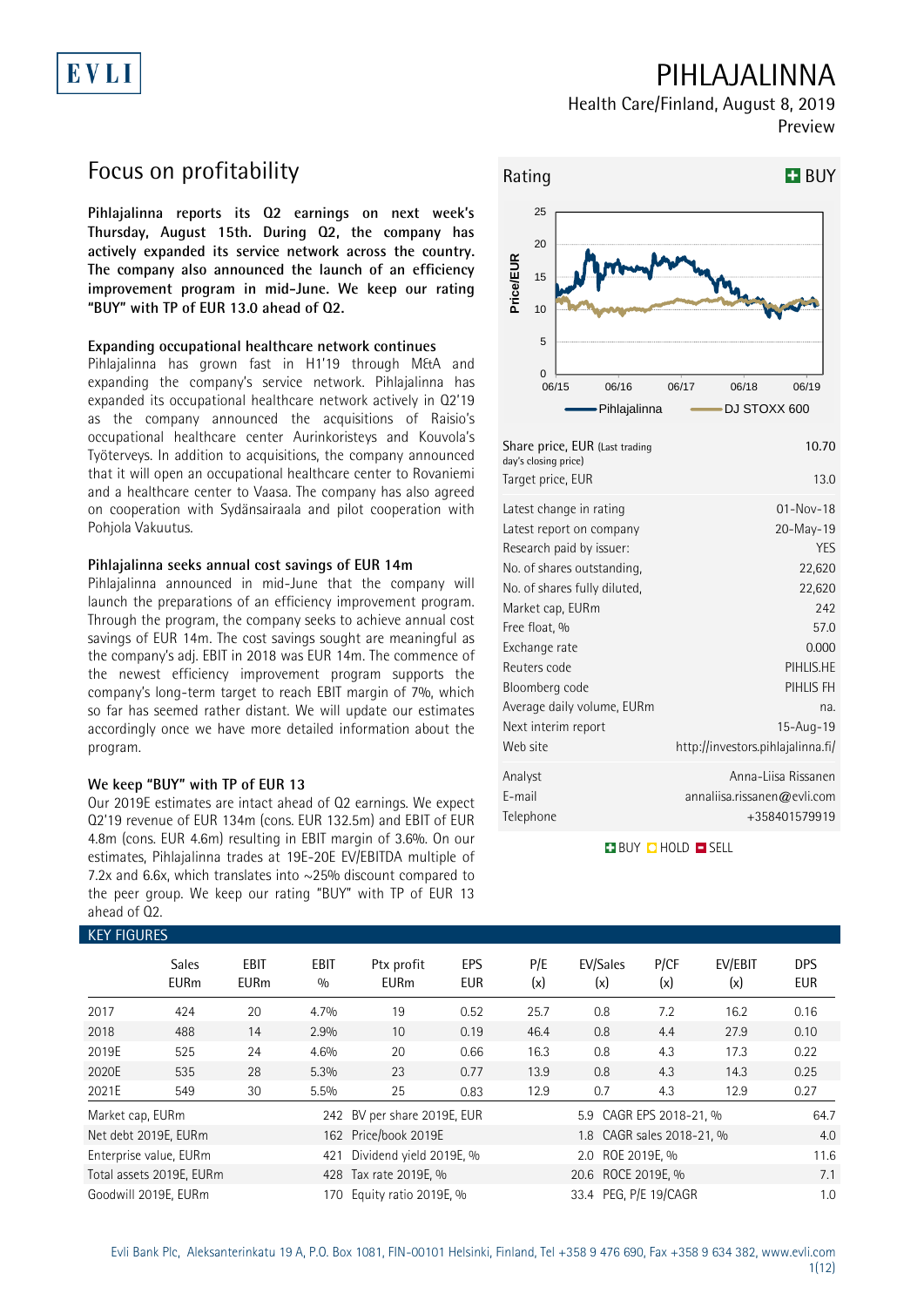# PIHLAJALINNA

## Health Care/Finland, August 8, 2019 Preview

### Expanding occupational healthcare network continues

Pihlajalinna has grown fast in H1'19 through M&A and expanding the company's service network. The company indicated earlier that it sees opportunities in expanding its occupational healthcare network as municipalities and other public sector entities are interested in divesting the occupational healthcare providers they currently own. As a result of that, Pihlajalinna has expanded its occupational healthcare network actively in Q2'19 as the company announced the acquisitions of Raisio's occupational healthcare center Aurinkoristeys and Kouvola's Työterveys. In addition to acquisitions, the company announced that it will open an occupational healthcare center to Rovaniemi and a healthcare center to Vaasa. The company has also agreed on cooperation with Sydänsairaala and pilot cooperation with Pohjola Vakuutus.

### Pihlajalinna seeks annual cost savings of EUR 14m

Pihlajalinna announced in mid-June that the company will launch the preparations of an efficiency improvement program. Through the program, the company seeks to achieve annual cost savings of EUR 14m. The cost savings sought are meaningful as the company's adj. EBIT in 2018 was EUR 14m. Last year, the company underwent organizational restructuring and in connection with that, conducted codetermination negotiations. The estimated annual cost savings of these were EUR 2.8m. The company stated earlier in Q1'19 that its focus in 2019E is to improve profitability by organic growth, increasing cross-selling and by addressing profitability issues in the new medical service centers. The commence of the newest efficiency improvement program supports the company's long-term target to reach EBIT margin of 7%, which so far has seemed rather distant. We will update our estimates accordingly once we have more detailed information about the program.

### We maintain "BUY" with TP of EUR 13

Our 2019E estimates are intact ahead of Q2 earnings. The company expects 2019E revenue to increase from last year while EBIT is expected to increase notably from last year. We foresee 2019E revenue of EUR 525m (7.6% y/y), while consensus is at EUR 520m and EBIT of EUR 24m (71.4% y/y) vs. consensus of EUR 22.7m. The targeted cost savings add upward pressure on our estimates, but these will be updated once we have more detailed information. We expect Q2'19 revenue of EUR 134m (cons. EUR 132.5m) and EBIT of EUR 4.8m (cons. EUR 4.6m) resulting in EBIT margin of 3.6%. On our estimates, Pihlajalinna trades at 19E-20E EV/EBITDA multiple of 7.2x and 6.6x, which translates into ~25% discount compared to the peer group. We keep our rating "BUY" with TP of EUR 13 ahead of Q2.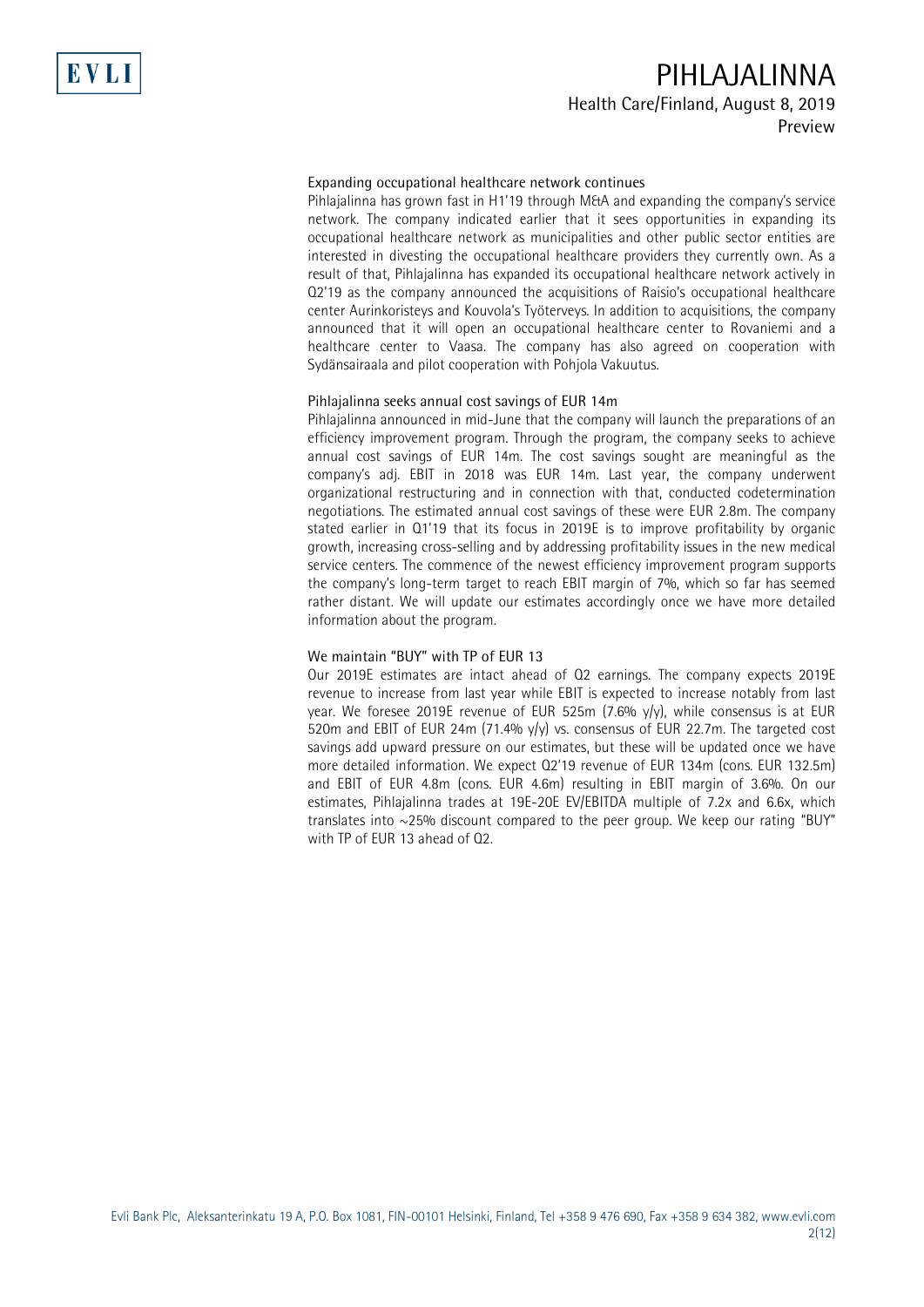Health Care/Finland, August 8, 2019 Preview

## Estimates

| <b>Net sales</b>                                  | 2017                     | Q1'18       | 02'18        | 03'18         | 04'18         | 2018E        | Q1'19E       | Q2'19E       | Q3'19E        | Q4'19E        | 2019E                               | 2020E         |
|---------------------------------------------------|--------------------------|-------------|--------------|---------------|---------------|--------------|--------------|--------------|---------------|---------------|-------------------------------------|---------------|
| <b>Corporate Customers</b>                        | 82,6                     | 26,2        | 25,3         | 22,8          | 29,4          | 103,7        | 31,6         | 28,0         | 26.5          | 31,9          | 118.0                               | 120,3         |
| of which insurance companies                      | 26,6                     | 6.6         | 6.6          | 5,3           | 6.7           | 25,2         | 7,1          | 7,1          | 7.1           | 7.1           | 28.4                                | 29,0          |
| of which other corporates                         | 56,0                     | 19,6        | 18,7         | 17,5          | 22,7          | 78,5         | 24,5         | 20,9         | 19,4          | 24,8          | 89.6                                | 91,4          |
| <b>Private Customers</b>                          | 67,9                     | 22,2        | 24,3         | 21,0          | 24.6          | 92,1         | 26.5         | 25,7         | 22,0          | 25,7          | 99,9                                | 101,9         |
| Public sector customers                           | 330,5                    | 85,1        | 90,3         | 85,7          | 88,6          | 349,7        | 89,3         | 95,3         | 89,4          | 92,4          | 366,4                               | 373,7         |
| <b>Total</b>                                      | 424,0                    | 119,3       | 125,3        | 116,3         | 126,9         | 487,8        | 132,5        | 134,0        | 124,5         | 133,9         | 525,0                               | 535,5         |
| Net sales growth<br><b>Corporate Customers</b>    | $\overline{\phantom{m}}$ | 17.0%       | 21.1%        | 25,3%         | 39,3%         | 25,5%        | 20.6%        | 10,5%        | 16,4%         | 8,4%          | 13,8%                               | 2,0%          |
| <b>Private Customers</b>                          | $\overline{\phantom{a}}$ | 16.8%       | 35,0%        | 54,4%         | 42,2%         | 35,6%        | 19,4%        | 5,6%         | 4,9%          | 4,5%          | 8,5%                                | 2,0%          |
| Public sector customers                           | $\overline{\phantom{a}}$ | 2,5%        | 9,9%         | 6,1%          | 4,9%          | 5,8%         | 4,9%         | 5,5%         | 4,3%          | 4,3%          | 4,8%                                | 2,0%          |
| <b>Total</b>                                      | 6,2%                     | 8,5%        | 17,5%        | 17,0%         | 17,5%         | 15,0%        | 11,1%        | 7,0%         | 7,1%          | 5,5%          | 7,6%                                | 2,0%          |
| Adi. EBITDA (group)<br>Adj. EBITDA-margin (group) | 34,0<br>8,0%             | 6,9<br>5,8% | 10,2<br>8,1% | 14,2<br>12,2% | 14,6<br>11,5% | 45,9<br>9,4% | 12,6<br>9,5% | 13,3<br>9,9% | 15,9<br>12,8% | 16,7<br>12,5% | 58,6<br>11,2%                       | 61,6<br>11,5% |
|                                                   |                          |             |              |               |               |              |              |              |               |               | Source: Pihlajalinna, Evli Research |               |

## Valuation

|                                              | Security        | <b>MCAP</b> |        | EV/EBITDA EV/EBITDA EV/EBITDA |        | EV/EBIT | EV/EBIT | EV/EBIT | P/E    | P/E    | P/E   |
|----------------------------------------------|-----------------|-------------|--------|-------------------------------|--------|---------|---------|---------|--------|--------|-------|
| PIHLAJALINNA PEER GROUP                      | identifier      | Local FX    | 19     | 20                            | 21     | 19      | 20      | 21      | 19     | 20     | 21    |
| Ambea AB                                     | AMBEA-SE        | 6246        | 10,1x  | 8.3x                          | 7.3x   | 21,7x   | 17,0x   | 14,3x   | 13,1x  | 11,5x  | 9,7x  |
| <b>Attendo AB</b>                            | ATT-SE          | 6873        | 11,2x  | 10,1x                         | 9.1x   | 33,3x   | 27.7x   | 22.4x   | 42,5x  | 28,8x  | 19,5x |
| <b>Cambian Group Plc</b>                     | CMBN-GB         |             |        |                               |        |         |         |         |        |        |       |
| Capio AB                                     | CAPIO-SE        |             |        |                               |        |         |         |         |        |        |       |
| <b>CareTech Holdings PLC</b>                 | CTH-GB          | 414         | 9.9x   | 8,6x                          | 7,8x   | 12,1x   | 10,3x   | 9.1x    | 10,7x  | 8.9x   | 7.7x  |
| Fresenius SE & Co. KGaA                      | FRE-DE          | 23443       | 6,3x   | 5.8x                          | 5.2x   | 9.0x    | 8.2x    | 7.3x    | 12,6x  | 11,7x  | 10,7x |
| Georgia Healthcare Group Plc                 | GHG-GB          | 134         | 8,8x   | 7.3x                          | 6.1x   | 11,1x   | 9,0x    | 7,5x    | 20.9x  | 15,3x  | 12,0x |
| <b>GHP Specialty Care AB</b>                 | GHP-SE          | 922         | 6,8x   | 5.6x                          | 4.9x   | 15,9x   | 11,3x   | 9.6x    | 21,4x  | 15.1x  | 14,8x |
| Humana AB                                    | HUM-SE          | 2912        | 8.7x   | 7.7x                          | 7.0x   | 14,6x   | 12,6x   | 11,5x   | 11,0x  | 10,0x  | 9,1x  |
| Korian SA                                    | KORI-FR         | 2942        | 11,4x  | 10,5x                         | 9,8x   | 17,4x   | 16,0x   | 14,8x   | 21,4x  | 18,4x  | 16,0x |
| <b>LNA Sante SA</b>                          | LNA-FR          | 454         | 12,1x  | 11,1x                         | 10,3x  | 14,3x   | 13,0x   | 12,0x   | 18.7x  | 16,6x  | 14,7x |
| <b>Mediclinic International Plc</b>          | MDC-GB          | 2336        | 7.8x   | 7,2x                          | 6,6x   | 12,1x   | 11,1x   | 10,0x   | 12,2x  | 11,0x  | 9,6x  |
| Orpea SA                                     | ORP-FR          | 7078        | 18,4x  | 17,3x                         | 16,3x  | 25,8x   | 24.1x   | 22,5x   | 27.7x  | 24,8x  | 22,3x |
| <b>RHON-KLINIKUM AG</b>                      | RHK-DE          | 1573        | 12,6x  | 12,0x                         | 12,0x  | 28,8x   | 27,3x   | 28,7x   | 47,6x  | 43,4x  | 40,6x |
| Spire Healthcare Group PLC                   | SPI-GB          | 386         | 6.4x   | 5,9x                          | 6,0x   | 13,9x   | 12,5x   | 12,5x   | 18,3x  | 14,6x  | 10,9x |
| Terveystalo Oy Class A                       | <b>TTALO-FI</b> | 1133        | 9.9x   | 9,1x                          | 8,4x   | 19,7x   | 17.2x   | 14,8x   | 20.9x  | 17.9x  | 15,2x |
| Peer Group Median                            |                 | 4122        | 9.9x   | 8,5x                          | 7.6x   | 15.3x   | 12.8x   | 12,2x   | 19,8x  | 15.2x  | 13.4x |
| Peer Group Average                           |                 | 1954        | 10.0x  | 9.0x                          | 8,4x   | 17.8x   | 15.5x   | 14.1x   | 21,4x  | 17,7x  | 15.2x |
| Pihlajalinna (Evli est.)                     |                 | 242         | 7.2x   | 6,6x                          | 6.4x   | 17.3x   | 14.3x   | 12,9x   | 16,3x  | 13.9x  | 12,9x |
| Pihlajalinna premium/discount to peer median |                 |             | $-28%$ | $-22%$                        | $-16%$ | 13 %    | $12\%$  | 6 %     | $-18%$ | $-8\%$ | $-4%$ |

Source: Factset, Evli Research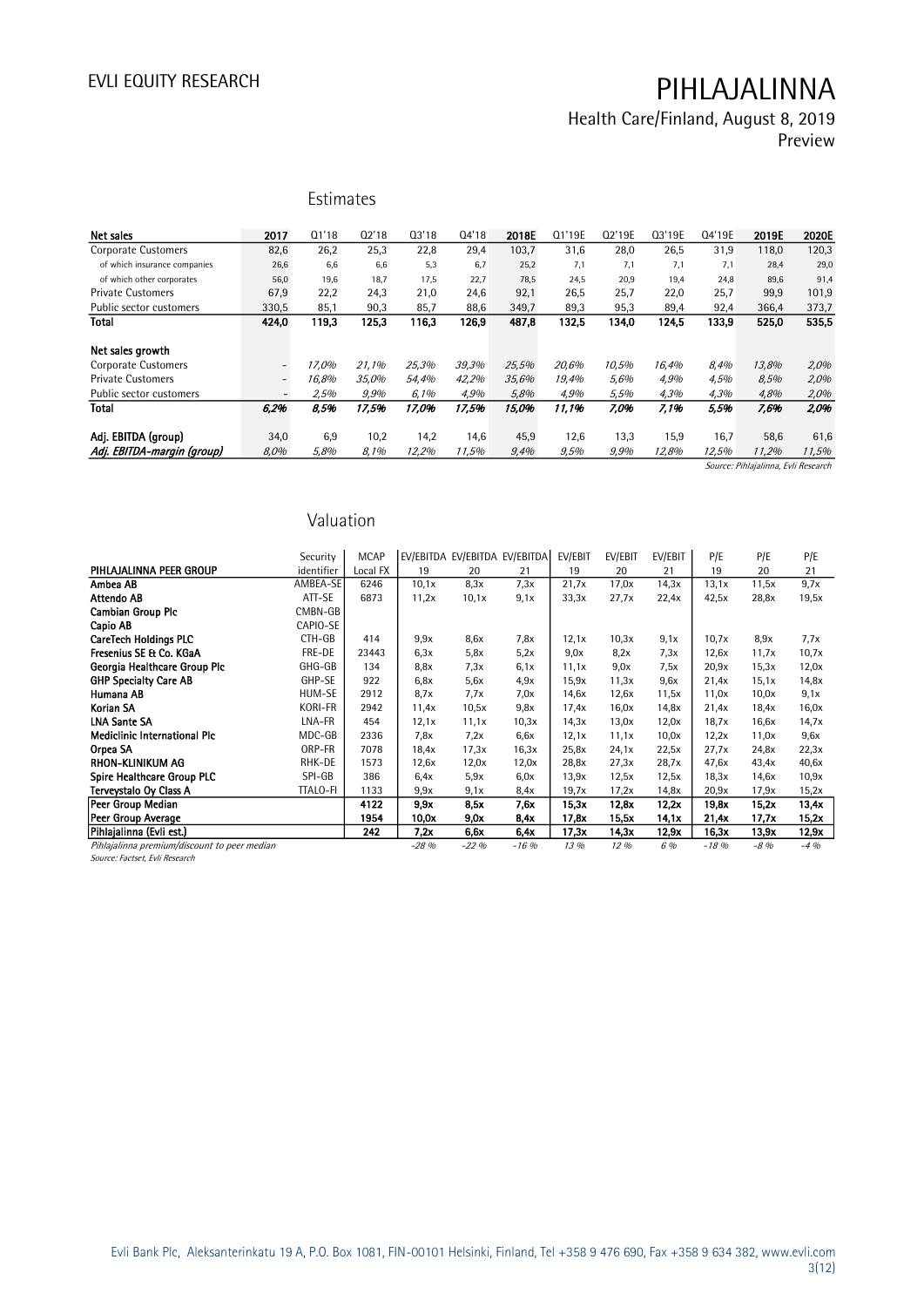# Health Care/Finland, August 8, 2019

Preview

| VALUATION RESULTS        | <b>BASE CASE DETAILS</b>   | <b>VALUATION ASSUMPTIONS</b> | ASSUMPTIONS FOR WACC           |      |
|--------------------------|----------------------------|------------------------------|--------------------------------|------|
| Current share price      | 10.70 PV of Free Cash Flow | 194 Long-term growth, %      | 2.0 Risk-free interest rate, % | 2.25 |
| DCF share value          | 13.15 PV of Horizon value  | 303 WACC, %                  | 7.0 Market risk premium, %     | 5.8  |
| Share price potential, % | 22.9 Unconsolidated equity | $-17$ Spread, %              | 0.5 Debt risk premium, %       | 2.8  |
| Maximum value            | 15.5 Marketable securities | 36 Minimum WACC, %           | 6.5 Equity beta coefficient    | 0.80 |
| Minimum value            | 11.2 Debt - dividend       | -219 Maximum WACC, %         | 7.5 Target debt ratio, %       | 20   |
| Horizon value, %         | 60.9 Value of stock        | 297 Nr of shares, Mn         | 22.6 Effective tax rate, %     | 25   |

| DCF valuation, EURm         | 2018   | 2019E        | 2020E    | 2021E    | 2022E    | 2023E    | 2024E        | 2025E       | 2026E    | 2027E    | 2028E    | Horizon |
|-----------------------------|--------|--------------|----------|----------|----------|----------|--------------|-------------|----------|----------|----------|---------|
| Net sales                   | 488    | 525          | 535      | 549      | 565      | 582      | 600          | 618         | 636      | 655      | 669      | 682     |
| Sales growth, %             | 15.0   | 7.6          | 2.0      | 2.5      | 3.0      | 3.0      | 3.0          | 3.0         | 3.0      | 3.0      | 2.0      | 2.0     |
| Operating income (EBIT)     | 14     | 24           | 28       | 30       | 35       | 32       | 33           | 34          | 35       | 33       | 33       | 34      |
| EBIT margin, %              | 2.9    | 4.6          | 5.3      | 5.5      | 6.2      | 5.5      | 5.5          | 5.5         | 5.5      | 5.0      | 5.0      | 5.0     |
| + Depreciation+amort.       | 32     | 34           | 33       | 31       | 31       | 31       | 32           | 32          | 32       | 30       | 31       |         |
| - Income taxes              | $-5$   | $-5$         | $-6$     | $-6$     | $-7$     | -6       | $-7$         | $-7$        | $-7$     | $-7$     | $-7$     |         |
| - Change in NWC             | 3      | 3            |          |          |          |          |              |             |          |          |          |         |
| NWC / Sales, %              | $-8.0$ | $-8.0$       | -8.0     | $-8.0$   | $-8.0$   | $-8.0$   | $-8.0$       | $-8.0$      | $-8.0$   | $-8.0$   | $-8.0$   |         |
| + Change in other liabs     | $-1$   | $\mathbf 0$  | $\Omega$ | $\Omega$ | $\Omega$ | $\Omega$ | $\mathbf{0}$ | $\mathbf 0$ | $\Omega$ | $\Omega$ | $\Omega$ |         |
| - Capital Expenditure       | $-202$ | $-31$        | $-32$    | $-32$    | $-32$    | $-32$    | $-32$        | $-32$       | $-32$    | $-32$    | $-30$    | $-31$   |
| Investments / Sales, %      | 41.3   | 6.0          | 6.0      | 5.8      | 5.7      | 5.5      | 5.3          | 5.2         | 5.0      | 4.9      | 4.5      | 4.5     |
| - Other items               | $-1$   | $\mathbf{0}$ | $\Omega$ | 0        | $\Omega$ | $\Omega$ | 0            | $\Omega$    | $\Omega$ | $\Omega$ | 0        |         |
| $=$ Unlevered Free CF (FCF) | $-159$ | 25           | 25       | 24       | 29       | 26       | 27           | 28          | 29       | 26       | 28       | 574     |
| $=$ Discounted FCF (DFCF)   |        | 24           | 23       | 21       | 23       | 20       | 19           | 18          | 18       | 15       | 15       | 303     |
|                             |        |              |          |          |          |          |              |             |          |          |          |         |
| $=$ DFCF min WACC           |        | 25           | 23       | 21       | 23       | 20       | 19           | 19          | 18       | 15       | 16       | 352     |
| $=$ DFCF max WACC           |        | 24           | 22       | 20       | 22       | 19       | 18           | 18          | 17       | 14       | 14       | 264     |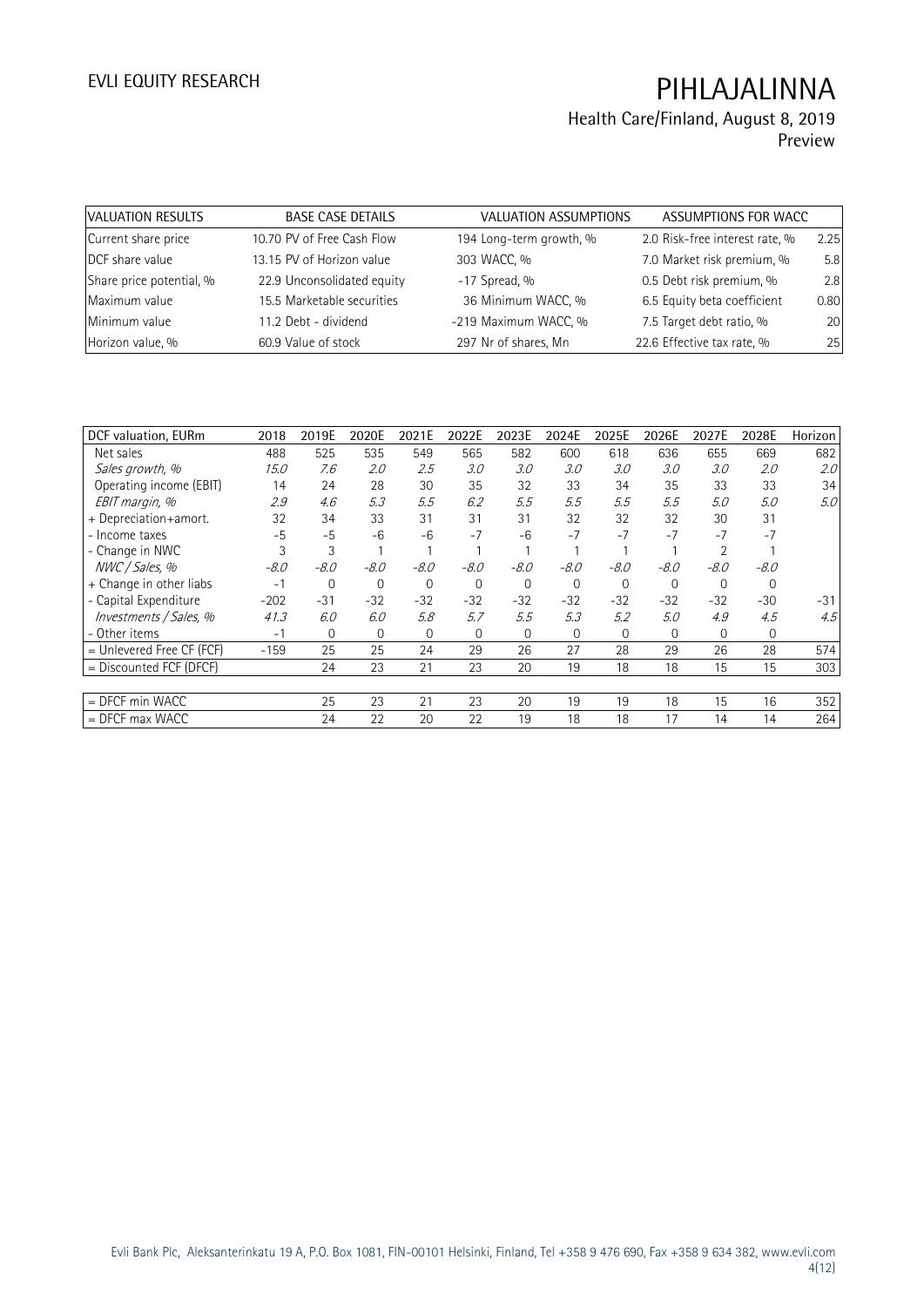# Health Care/Finland, August 8, 2019

Preview

| <b>INTERIM FIGURES</b>               |                |                |                |                |                |                |                |                |         |       |       |       |
|--------------------------------------|----------------|----------------|----------------|----------------|----------------|----------------|----------------|----------------|---------|-------|-------|-------|
| EVLI ESTIMATES, EURm                 | 201801         | 201802         | 201803         | 201804         | 2018           | 2019Q1         | 2019Q2E        | 2019Q3E        | 2019Q4E | 2019E | 2020E | 2021E |
| Net sales                            | 119            | 125            | 116            | 127            | 488            | 133            | 134            | 125            | 134     | 525   | 535   | 549   |
| EBITDA                               | $\overline{7}$ | 10             | 14             | 15             | 46             | 13             | 13             | 16             | 17      | 58    | 62    | 61    |
| EBITDA margin (%)                    | 5.6            | 8.1            | 12.1           | 11.6           | 9.3            | 9.4            | 9.9            | 12.8           | 12.5    | 11.1  | 11.5  | 11.2  |
| EBIT                                 | $\mathbf{0}$   | $\overline{2}$ | 6              | $\overline{7}$ | 14             | $\overline{4}$ | 5              | 7              | 8       | 24    | 28    | 30    |
| EBIT margin (%)                      | $-0.3$         | 7.5            | 5.1            | 5.1            | 2.9            | 2.9            | 3.6            | 6.0            | 6.2     | 4.6   | 5.3   | 5.5   |
| Net financial items                  | $-1$           | $-1$           | $-1$           | $-1$           | $-4$           | $-1$           | $-1$           | $-1$           | $-1$    | $-4$  | $-5$  | $-5$  |
| Pre-tax profit                       | $-1$           | 1              | 5              | 5              | 10             | 3              | $\overline{4}$ | 6              | 7       | 20    | 23    | 25    |
| Tax                                  | $\mathbf{0}$   | $\mathbf 0$    | $-1$           | $-1$           | $-3$           | $-1$           | $-1$           | $-1$           | $-1$    | $-4$  | $-5$  | $-5$  |
| Tax rate (%)                         | 0.0            | 27.3           | 22.0           | 24.1           | 26.5           | 24.1           | 20.0           | 20.0           | 20.0    | 20.6  | 20.0  | 20.0  |
| Net profit                           | $-2$           | $\mathbf{1}$   | $\overline{2}$ | 3              | $\overline{4}$ | $\overline{2}$ | 3              | 5              | 5       | 15    | 17    | 19    |
| EPS                                  | $-0.08$        | 0.04           | 0.10           | 0.13           | 0.19           | 0.08           | 0.12           | 0.21           | 0.24    | 0.66  | 0.77  | 0.83  |
| EPS adjusted (diluted no. of shares) | $-0.08$        | 0.04           | 0.10           | 0.13           | 0.19           | 0.08           | 0.12           | 0.21           | 0.24    | 0.66  | 0.77  | 0.83  |
| Dividend per share                   | 0.00           | 0.00           | 0.00           | 0.00           | 0.10           | 0.00           | 0.00           | 0.00           | 0.00    | 0.22  | 0.25  | 0.27  |
| SALES, EURm                          |                |                |                |                |                |                |                |                |         |       |       |       |
| Corporate Customers                  | 28             | 24             | 25             | 29             | 106            | 32             | 28             | 27             | 32      | 118   | 120   | 123   |
| <b>Private Customers</b>             | 22             | 24             | 21             | 25             | 92             | 27             | 26             | 22             | 26      | 100   | 102   | 104   |
| Public sector customers              | 84             | 92             | 84             | 89             | 348            | 89             | 95             | 89             | 92      | 366   | 374   | 383   |
| Eliminations                         | $-14$          | $-15$          | $-13$          | $-16$          | $-58$          | $-15$          | $-15$          | $-13$          | $-16$   | $-59$ | $-60$ | $-62$ |
| Total                                | 119            | 125            | 116            | 127            | 488            | 133            | 134            | 125            | 134     | 525   | 535   | 549   |
| SALES GROWTH, Y/Y %                  |                |                |                |                |                |                |                |                |         |       |       |       |
| Corporate Customers                  | 23.7           | 13.9           | 36.3           | 39.3           | 28.0           | 14.1           | 17.5           | 7.0            | 8.4     | 11.6  | 2.0   | 2.5   |
| Private Customers                    | 16.8           | 35.0           | 53.7           | 42.2           | 35.5           | 19.4           | 5.6            | 5.4            | 4.5     | 8.6   | 2.0   | 2.5   |
| Public sector customers              | 0.6            | 11.8           | 3.6            | 4.9            | 5.2            | 6.9            | 3.7            | 6.8            | 4.3     | 5.4   | 2.0   | 2.5   |
| Eliminations                         | $-1.4$         | 1.4            | $-0.8$         | 4.7            | 1.1            | 4.9            | 1.3            | 2.8            | 2.7     | 2.9   | 2.0   | 2.5   |
| Total                                | 8.4            | 17.5           | 17.0           | 17.6           | 15.0           | 11.2           | 7.0            | 7.1            | 5.5     | 7.6   | 2.0   | 2.5   |
| EBIT, EURm                           |                |                |                |                |                |                |                |                |         |       |       |       |
| Group                                | $\mathbf 0$    | $\overline{2}$ | 6              | $\overline{7}$ | 14             | $\overline{4}$ | 5              | $\overline{7}$ | 8       | 24    | 28    | 30    |
| Total                                | $\Omega$       | $\overline{2}$ | 6              | $\overline{7}$ | 14             | $\overline{4}$ | 5              | $\overline{7}$ | 8       | 24    | 28    | 30    |
| EBIT margin, %                       |                |                |                |                |                |                |                |                |         |       |       |       |
| Total                                | $-0.3$         | 1.5            | 5.1            | 5.1            | 2.9            | 2.9            | 3.6            | 6.0            | 6.2     | 4.6   | 5.3   | 5.5   |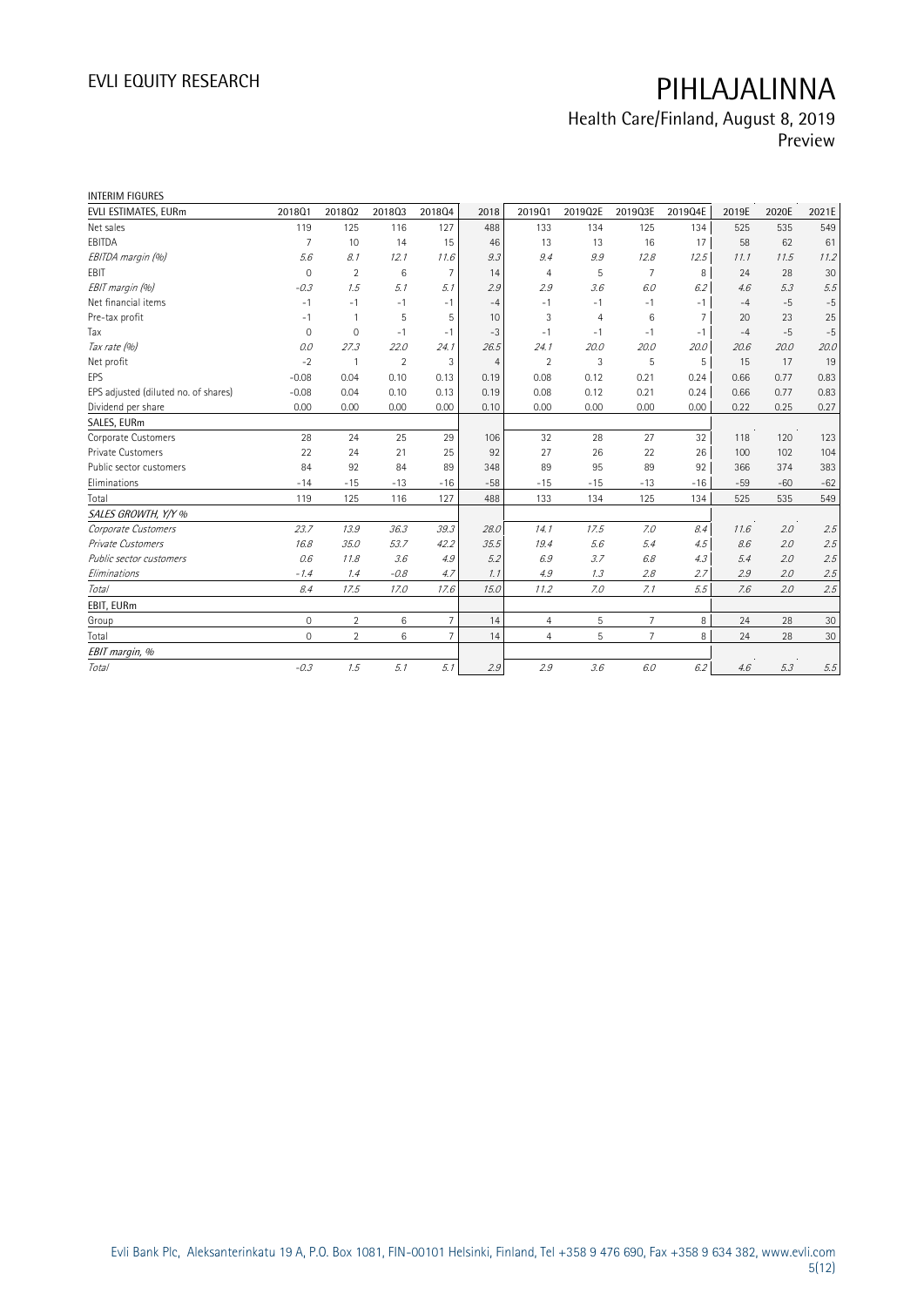## Health Care/Finland, August 8, 2019

Preview

| INCOME STATEMENT, EURm                   | 2014                       | 2015           | 2016                | 2017                | 2018                | 2019E                      | 2020E                     | 2021E               |
|------------------------------------------|----------------------------|----------------|---------------------|---------------------|---------------------|----------------------------|---------------------------|---------------------|
| <b>Sales</b>                             | 149                        | 213            | 399                 | 424                 | 488                 | 525                        | 535                       | 549                 |
| Sales growth (%)                         | 42.6                       | 43.3           | 87.0                | 6.2                 | 15.0                | 7.6                        | 2.0                       | 2.5                 |
| Costs                                    | $-135$                     | $-201$         | $-370$              | $-390$              | $-442$              | $-467$                     | $-474$                    | $-488$              |
| Reported EBITDA                          | 14                         | 13             | 29                  | 34                  | 46                  | 58                         | 62                        | 61                  |
| Extraordinary items in EBITDA            | $\mathbf 0$                | $\mathbf 0$    | $\mathbb O$         | $\mathsf{O}\xspace$ | $\mathbb O$         | $\mathbf 0$                | $\mathbf 0$               | $\mathbf{0}$        |
| EBITDA margin (%)                        | 9.3                        | 6.0            | 7.4                 | 8.1                 | 9.3                 | 11.1                       | 11.5                      | 11.2                |
| Depreciation                             | $-6$                       | -8             | $-13$               | $-14$               | $-32$               | $-34$                      | $-33$                     | $-31$               |
| EBITA                                    | 8                          | 5              | 17                  | 20                  | 14                  | 24                         | 28                        | 30                  |
| Goodwill amortization / writedown        | $\mathsf{O}\xspace$        | $\mathbf 0$    | $\mathbf 0$         | $\mathbf 0$         | $\mathbf 0$         | $\mathbf 0$                | $\mathbf 0$               | $\mathbf 0$         |
| Reported EBIT                            | 8                          | 5              | 17                  | 20                  | 14                  | 24                         | 28                        | 30                  |
| EBIT margin (%)                          | 5.4                        | 2.2            | 4.2                 | 4.7                 | 2.9                 | 4.6                        | 5.3                       | 5.5                 |
| Net financials                           | $-3$                       | $-2$           | $-1$                | $-1$                | $-4$                | $-4$                       | $-5$                      | $-5$                |
| Pre-tax profit                           | 5                          | $\overline{2}$ | 15                  | 19                  | 10                  | 20                         | 23                        | 25                  |
| Extraordinary items                      | $-2$                       | $-1$           | $-1$                | $-1$                | $-1$                | $\mathbf 0$                | $\mathbf 0$               | $\mathbf 0$         |
| Taxes                                    | $-1$                       | $\mathbf 0$    | $-3$                | $-3$                | $-3$                | $-4$                       | $-5$                      | $-5$                |
| Minority shares                          | $\mathbf 0$                | $-1$           | $-3$                | $-5$                | $-3$                | $-1$                       | $-1$                      | $-1$                |
| Net profit                               | $\mathbf{1}$               | $\mathbf{1}$   | 8                   | 10                  | $\overline{4}$      | 15                         | 17                        | 19                  |
| <b>BALANCE SHEET, EURm</b>               |                            |                |                     |                     |                     |                            |                           |                     |
| Assets                                   |                            |                |                     |                     |                     |                            |                           |                     |
| Fixed assets                             | 47                         | 69             | 67                  | 83                  | 184                 | 181                        | 180                       | 181                 |
| % of sales                               | 31                         | 32             | 17                  | 20                  | 38                  | 35                         | 34                        | 33                  |
| Goodwill                                 | 56                         | 76             | 92                  | 104                 | 170                 | 170                        | 170                       | 170                 |
| % of sales                               | 38                         | 36             | 23                  | 25                  | 35                  | $32\,$                     | 32                        | 31                  |
| Inventory                                | $\mathbf{1}$               | $\overline{2}$ | $\overline{2}$      | $\sqrt{2}$          | 3                   | 3                          | $\ensuremath{\mathsf{3}}$ | 3                   |
| % of sales                               | $\mathcal I$               | $\mathcal I$   | $\mathcal I$        | $\mathcal I$        | $\mathcal I$        | $\mathcal I$               | $\mathcal I$              |                     |
| Receivables                              | 14                         | 20             | 27                  | 25                  | 40                  | 33                         | 34                        | 35                  |
| % of sales                               | 10                         | $\mathcal G$   | $\overline{7}$      | 6                   | 8                   | $\boldsymbol{\mathcal{E}}$ | $\epsilon$                | 6                   |
| Liquid funds                             | 11                         | 15             | 28                  | 37                  | 36                  | 37                         | 37                        | 38                  |
| % of sales                               | $\overline{z}$             | $\overline{z}$ | $\overline{z}$      | 9                   | $\overline{z}$      | $\overline{z}$             | 7                         | $\overline{z}$      |
| Total assets                             | 131                        | 185            | 218                 | 254                 | 437                 | 428                        | 428                       | 431                 |
| Liabilities                              |                            |                |                     |                     |                     |                            |                           |                     |
| Equity                                   | 10                         | 93             | 101                 | 106                 | 130                 | 143                        | 156                       | 169                 |
| % of sales                               | $\overline{z}$             | 44             | 25                  | 25                  | 27                  | 27                         | 29                        | 31                  |
| Deferred taxes                           | $\overline{4}$             | 5              | 6                   | 6                   | 6                   | $6\,$                      | 6                         | 6                   |
| % of sales                               | $\ensuremath{\mathcal{S}}$ | $\mathfrak z$  | $\mathcal I$        | $\mathcal I$        | $\mathcal{I}$       | $\mathcal I$               | $\mathcal I$              |                     |
| Interest bearing debt                    | 88                         | 42             | 52                  | 77                  | 217                 | 199                        | 185                       | 173                 |
| % of sales                               | 59                         | 20             | 13                  | 18                  | 45                  | 38                         | 35                        | 32                  |
| Non-interest bearing current liabilities | 27                         | 42             | 55                  | 62                  | 80                  | 76                         | 78                        | 80                  |
| % of sales                               | 18                         | 20             | 14                  | 15                  | 16                  | 15                         | 15                        | 15                  |
| Other interest free debt                 | $\mathbf{1}$               | 3              | 3                   | 3                   | 3                   | 3                          | $\ensuremath{\mathsf{3}}$ | 3                   |
| % of sales                               | $\mathcal{I}$              | $\mathcal{I}$  | $\mathcal I$        | $\mathcal I$        | $\mathcal I$        | $\mathcal I$               | $\mathcal I$              | $\mathcal{I}$       |
| Total liabilities                        | 131                        | 185            | 217                 | 254                 | 437                 | 428                        | 428                       | 431                 |
| CASH FLOW, EURm                          |                            |                |                     |                     |                     |                            |                           |                     |
| + EBITDA                                 | 14                         | 13             | 29                  | 34                  | 46                  | 58                         | 62                        | 61                  |
| - Net financial items                    | $-3$                       | $-2$           | $-1$                | $-1$                | $-4$                | $-4$                       | $-5$                      | $-5$                |
| - Taxes                                  | $-1$                       | 0              | $-2$                | $-4$                | $-4$                | $-4$                       | -5                        | $-5$                |
| - Increase in Net Working Capital        | 4                          | $\,9$          | $\overline{7}$      | 8                   | 3                   | 3                          | $\mathbf{1}$              | $\mathbf{1}$        |
| $+/-$ Other                              | $-2$                       | $-2$           | $-4$                | $-5$                | $-4$                | $-1$                       | $-1$                      | $-1$                |
| $=$ Cash flow from operations            | 11                         | 19             | 30                  | 37                  | 42                  | 53                         | 53                        | 52                  |
| - Capex                                  | $-28$                      | $-48$          | $-27$               | $-41$               | $-122$              | $-31$                      | $-32$                     | $-32$               |
| - Acquisitions                           | $\mathbb O$                | $\mathbb O$    | $\mathsf{O}\xspace$ | $\mathbb O$         | $-79$               | $\mathbb O$                | $\mathsf{O}\xspace$       | $\mathbf 0$         |
| + Divestments                            | $\mathbf 0$                | $\mathbf 0$    | $\mathsf{O}\xspace$ | $\mathbf 0$         | $\mathsf{O}\xspace$ | $\mathsf{O}\xspace$        | $\mathbf 0$               | $\mathbf 0$         |
| = Net cash flow                          | $-17$                      | $-29$          | 3                   | $-4$                | $-160$              | 22                         | 21                        | 20                  |
| +/- Change in interest-bearing debt      | 46                         | $-46$          | 10                  | 25                  | 141                 | $-18$                      | $-14$                     | $-12$               |
| +/- New issues/buybacks                  | $-29$                      | 82             | $-1$                | $^{\rm -2}$         | 24                  | $\mathsf{O}\xspace$        | $\mathsf{O}\xspace$       | $\mathbf 0$         |
| - Paid dividend                          | $\mathsf{O}\xspace$        | $\mathbf 0$    | $\mathbb O$         |                     | $-3$                | $-2$                       |                           |                     |
| +/- Change in loan receivables           | $\mathsf{O}\xspace$        | $\mathbf{1}$   | $\mathbf{1}$        | $-3$<br>$\mathbb O$ | $-1$                | $\mathsf{O}\xspace$        | -5<br>$\mathsf{O}\xspace$ | $-6$<br>$\mathbf 0$ |
|                                          | 0                          | 8              |                     |                     |                     | $\overline{2}$             | $\overline{2}$            |                     |
| Change in cash                           |                            |                | 13                  | 15                  | $\mathbf{1}$        |                            |                           | $\overline{2}$      |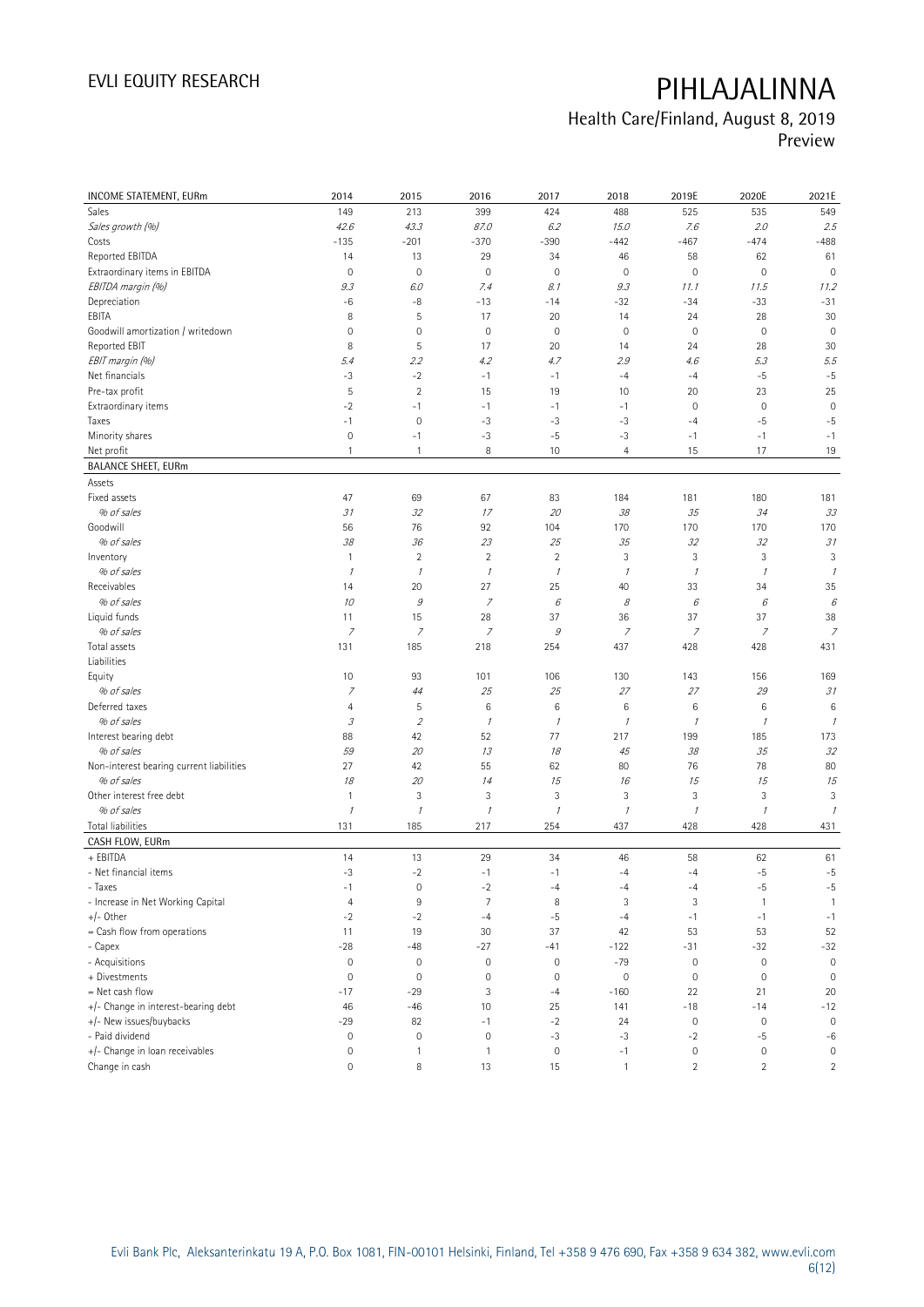## Health Care/Finland, August 8, 2019 Preview

KEY FIGURES 2015 2016 2017 2018 2019E 2020E 2021E M-cap 242 242 242 242 256 380 275 195 242 242 242 Net debt 27 25 40 181 162 148 135 Enterprise value 286 416 325 391 421 405 391 Sales 213 399 424 488 525 535 549 EBITDA 13 29 34 46 58 62 61 EBIT 5 17 20 14 24 28 30 Pre-tax 2 15 19 10 20 23 25 Earnings 2 10 11 4 15 17 19 Book value 92 98 100 121 134 146 159 Valuation multiples EV/sales 1.3 1.0 0.8 0.8 0.8 0.8 0.7 EV/EBITDA 22.5 14.2 9.5 8.6 7.2 6.6 6.4 EV/EBITA 60.8 25.1 16.2 27.9 17.3 14.3 12.9 EV/EBIT 60.8 25.1 16.2 27.9 17.3 14.3 12.9 EV/operating cash flow 13.4 12.3 8.5 8.9 7.4 7.1 6.9 EV/cash earnings 28.6 15.8 11.2 10.3 8.4 7.8 7.6 P/E 170.5 39.1 25.7 46.4 16.3 13.9 12.9 P/E excl. goodwill 170.5 39.1 25.7 46.4 16.3 13.9 12.9 P/B 2.8 3.9 2.7 1.6 1.8 1.7 1.5 P/sales 1.2 1.0 0.6 0.4 0.5 0.5 0.4 P/CF 12.0 11.2 7.2 4.4 4.3 4.3 4.3 Target EV/EBIT 0.0 0.0 0.0 0.0 19.1 15.9 14.5 Target P/E 0.0 0.0 0.0 0.0 19.8 16.9 15.7 Target P/B 0.0 0.0 0.0 0.0 2.2 2.0 1.8 Per share measures Number of shares 20,613 20,613 20,613 22,620 22,620 22,620 22,620 Number of shares (diluted) <br>
20,613 20,613 20,613 20,613 22,620 22,620 22,620 22,620 22,620 22,620 22,620 22,620 22,620 22,620 22,620 22,620 22,620 22,620 22,620 22,620 22,620 22,620 20,83 EPS 0.07 0.47 0.52 0.19 0.66 0.77 0.83 EPS excl. goodwill 0.07 0.47 0.52 0.19 0.66 0.77 0.83 Cash EPS 0.49 1.28 1.40 1.67 2.22 2.29 2.26 Operating cash flow per share 1.03 1.64 1.86 1.94 2.50 2.51 2.49 Capital employed per share 6.48 5.68 5.95 5.95 6.91 13.76 13.50 13.41 13.40 Book value per share 6.47 5.36 5.91 6.47 4.87 6.47 7.04 Book value excl. goodwill **1.1.05** -0.47 0.78 0.26 -0.17 -2.15 -1.60 -1.05 -0.47 Dividend per share 0.00 0.15 0.16 0.10 0.22 0.25 0.27 Dividend payout ratio, % 0.0 31.9 30.8 53.9 33.0 33.0 33.0 Dividend yield, % 0.0 0.8 1.2 1.2 2.0 2.4 2.6 Efficiency measures ROE 3.0 10.2 10.8 3.8 11.6 12.4 12.3 ROCE 2001 2.0 1.0 1.7 1.7 1.2.2 5.3 7.1 8.3 8.8 Financial ratios Capex/sales, % 22.3 6.8 9.7 41.3 6.0 6.0 5.8 Capex/depreciation excl. goodwill,% 346.6 85.2 209.2 429.1 92.1 96.4 103.0 Net debt/EBITDA, book-weighted 2.1 0.8 1.2 4.0 2.8 2.4 2.2 Debt/equity, market-weighted 0.2 0.1 0.3 1.1 0.8 0.8 0.7 Equity ratio, book-weighted 50.5 46.4 41.8 29.8 33.4 36.3 39.1 Gearing 0.28 0.24 0.37 1.39 1.13 0.95 0.80 Number of employees, average 2,503 3,526 3,879 3,879 3,879 3,879 3,879 3,879 3,879 3,879 3,879 3,879 3,879 3,879 3,879 3,879 3,879 3,879 3,879 3,879 3,879 3,879 3,879 3,879 3,879 3,879 3,879 3,879 3,879 3,879 3,879 3,879 3 Sales per employee, EUR 85,258 113,188 109,307 125,754 135,343 138,050 141,501 EBIT per employee, EUR 1,878 4,708 5,182 3,609 6,277 7,317 7,783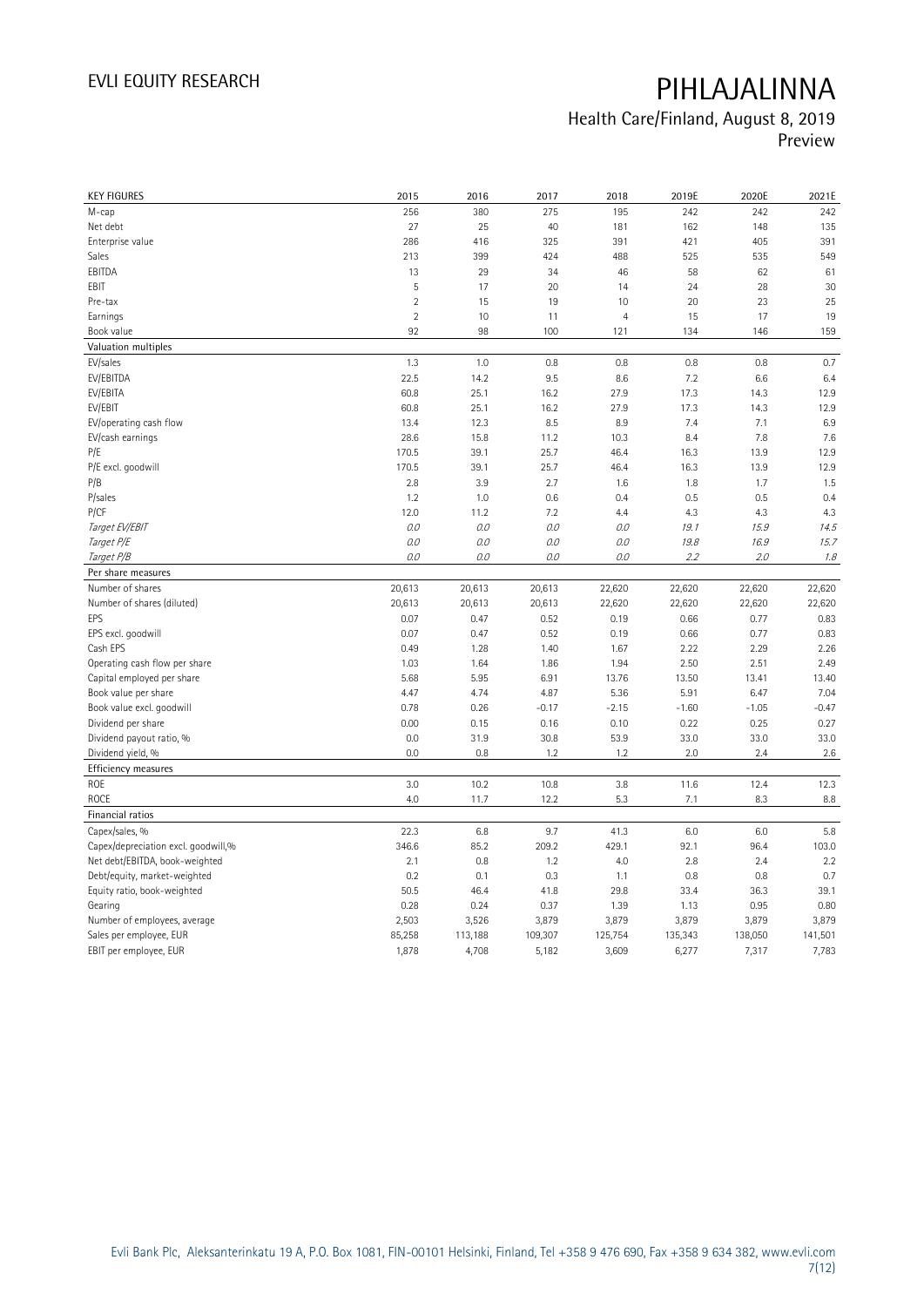Health Care/Finland, August 8, 2019 Preview

COMPANY DESCRIPTION:

INVESTMENT CASE:

| <b>OWNERSHIP STRUCTURE</b>                 | <b>SHARES</b> | <b>EURm</b> | 0/0   |
|--------------------------------------------|---------------|-------------|-------|
| Lähitapiola Keskinäinen Vakuutusyhtiö      | 3,481,641     | 37.254      | 15.4% |
| Mww Yhtiö Oy                               | 2,309,010     | 24.706      | 10.2% |
| Fennia Mutual Insurance Company            | 1,998,965     | 21.389      | 8.8%  |
| Tapiola Keskinäinen Henkivakuutusyhtiö     | 1,891,865     | 20.243      | 8.4%  |
| Elo Pension Company                        | 1,267,161     | 13.559      | 5.6%  |
| Niemistö Leena Katriina                    | 703,475       | 7.527       | 3.1%  |
| Fondita Nordic Micro Cap                   | 550,000       | 5.885       | 2.4%  |
| Ilmarinen Mutual Pension Insurance Company | 490,000       | 5.243       | 2.2%  |
| Fennia Life Insurance Company Ltd          | 270,759       | 2.897       | 1.2%  |
| Nordea Pro Finland Fund                    | 241,920       | 2.589       | 1.1%  |
| Ten largest                                | 13,204,796    | 141.291     | 58%   |
| Residual                                   | 9,415,339     | 100.744     | 42%   |
| Total                                      | 22,620,135    | 242.035     | 100%  |

| <b>EARNINGS CALENDAR</b> |                             |
|--------------------------|-----------------------------|
| August 15, 2019          | Q <sub>2</sub> report       |
| November 05, 2019        | Q3 report                   |
|                          |                             |
|                          |                             |
| OTHER EVENTS             |                             |
|                          |                             |
|                          |                             |
| COMPANY MISCELLANEOUS    |                             |
| CEO: Joni Aaltonen       | Kehräsaari B, 33200 Tampere |

CFO: Ville Lehtonen Tel: IR: Taina Erkkilä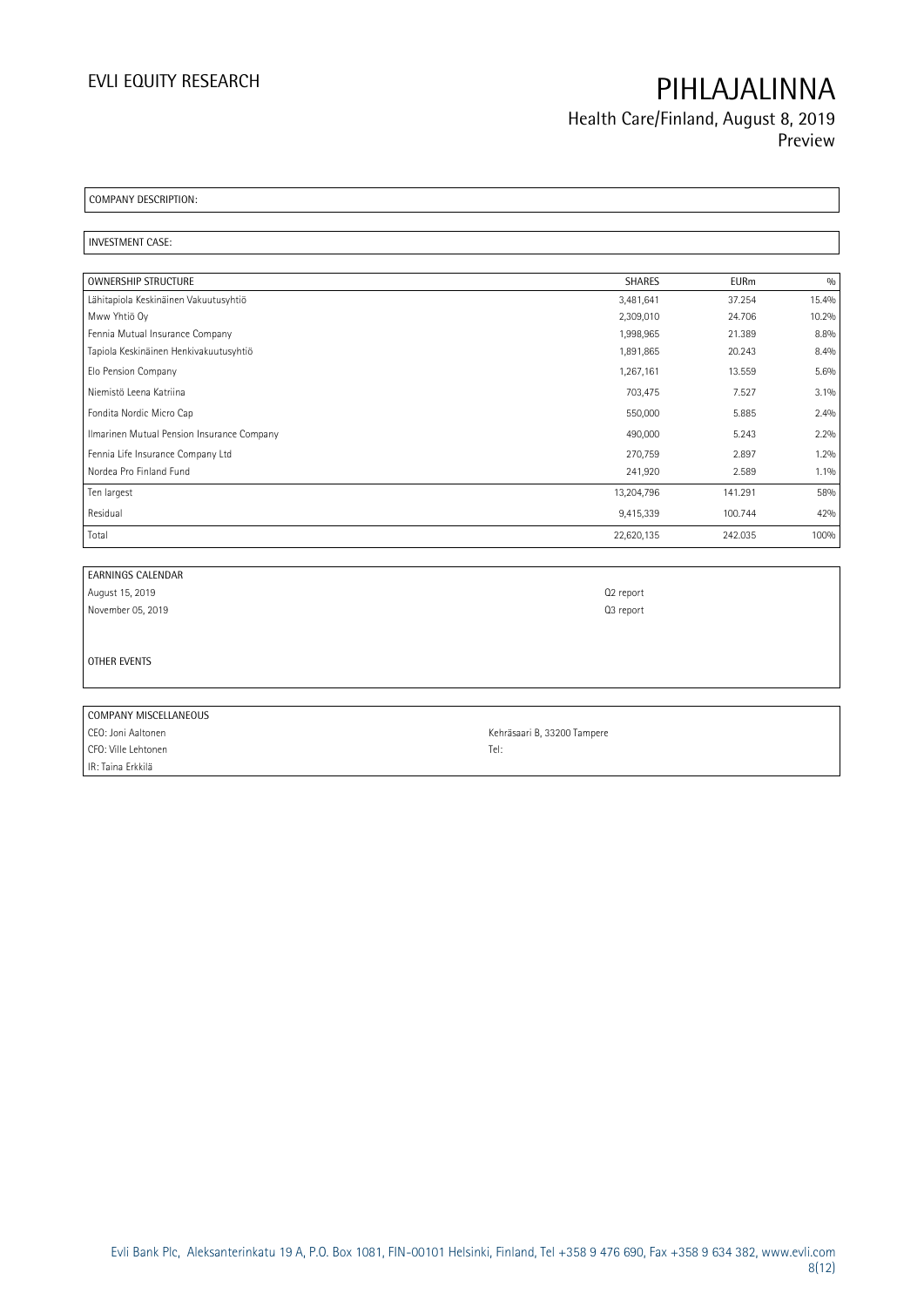## Health Care/Finland, August 8, 2019 Preview

## DEFINITIONS

| P/E<br>Price per share<br>Earnings per share                                                                         | EPS<br>Profit before extraordinary items and taxes<br>$-$ income taxes $+$ minority interest |
|----------------------------------------------------------------------------------------------------------------------|----------------------------------------------------------------------------------------------|
|                                                                                                                      | Number of shares                                                                             |
| P/Sales<br>Market cap<br>Sales                                                                                       | <b>DPS</b><br>Dividend for the financial period per share                                    |
| P/BV                                                                                                                 | <b>CEPS</b>                                                                                  |
| Price per share                                                                                                      | Gross cash flow from operations                                                              |
| Shareholders' equity + taxed provisions per share                                                                    | Number of shares                                                                             |
|                                                                                                                      |                                                                                              |
| P/CF                                                                                                                 | EV/Share                                                                                     |
| Price per share                                                                                                      | Enterprise value                                                                             |
| Operating cash flow per share                                                                                        | Number of shares                                                                             |
| EV (Enterprise value)                                                                                                | Sales/Share                                                                                  |
| Market cap + net $debt$ + minority interest at market value                                                          | Sales                                                                                        |
| - share of associated companies at market value                                                                      | Number of shares                                                                             |
| Net debt                                                                                                             | EBITDA/Share                                                                                 |
| Interest bearing debt - financial assets                                                                             | Earnings before interest, tax, depreciation and amortisation                                 |
|                                                                                                                      | Number of shares                                                                             |
| EV/Sales                                                                                                             | EBIT/Share                                                                                   |
| Enterprise value                                                                                                     | Operating profit                                                                             |
| Sales                                                                                                                | Number of shares                                                                             |
| EV/EBITDA                                                                                                            | EAFI/Share                                                                                   |
| Enterprise value                                                                                                     | Pretax profit                                                                                |
| Earnings before interest, tax, depreciation and amortisation                                                         | Number of shares                                                                             |
| EV/EBIT                                                                                                              | Capital employed/Share                                                                       |
| Enterprise value                                                                                                     | Total assets - non interest bearing debt                                                     |
| Operating profit                                                                                                     | Number of shares                                                                             |
| Div yield, %                                                                                                         | Total assets                                                                                 |
| Dividend per share                                                                                                   | <b>Balance sheet total</b>                                                                   |
| Price per share                                                                                                      |                                                                                              |
| Payout ratio, %                                                                                                      | Interest coverage (x)                                                                        |
| Total dividends                                                                                                      | Operating profit                                                                             |
| Earnings before extraordinary items and taxes - income taxes + minority interest                                     | Financial items                                                                              |
| Net cash/Share                                                                                                       | Asset turnover (x)                                                                           |
| Financial assets $-$ interest bearing debt                                                                           | Turnover                                                                                     |
| Number of shares                                                                                                     | Balance sheet total (average)                                                                |
|                                                                                                                      |                                                                                              |
| ROA, %                                                                                                               | Debt/Equity, %                                                                               |
| Operating profit $+$ financial income $+$ extraordinary items<br>Balance sheet total - interest free short term debt | Interest bearing debt<br>Shareholders' equity + minority interest + taxed provisions         |
| - long term advances received and accounts payable (average)                                                         |                                                                                              |
|                                                                                                                      |                                                                                              |
| ROCE, %                                                                                                              | Equity ratio, %                                                                              |
| Profit before extraordinary items + interest expenses + other financial costs                                        | Shareholders' equity + minority interest + taxed provisions                                  |
| Balance sheet total - non interest bearing debt (average)                                                            | Total assets - interest free loans                                                           |
| ROE, %                                                                                                               | CAGR, %                                                                                      |
| Profit before extraordinary items and taxes - income taxes                                                           | Cumulative annual growth rate $=$ Average growth per year                                    |
| Shareholders' equity + minority interest + taxed provisions (average)                                                |                                                                                              |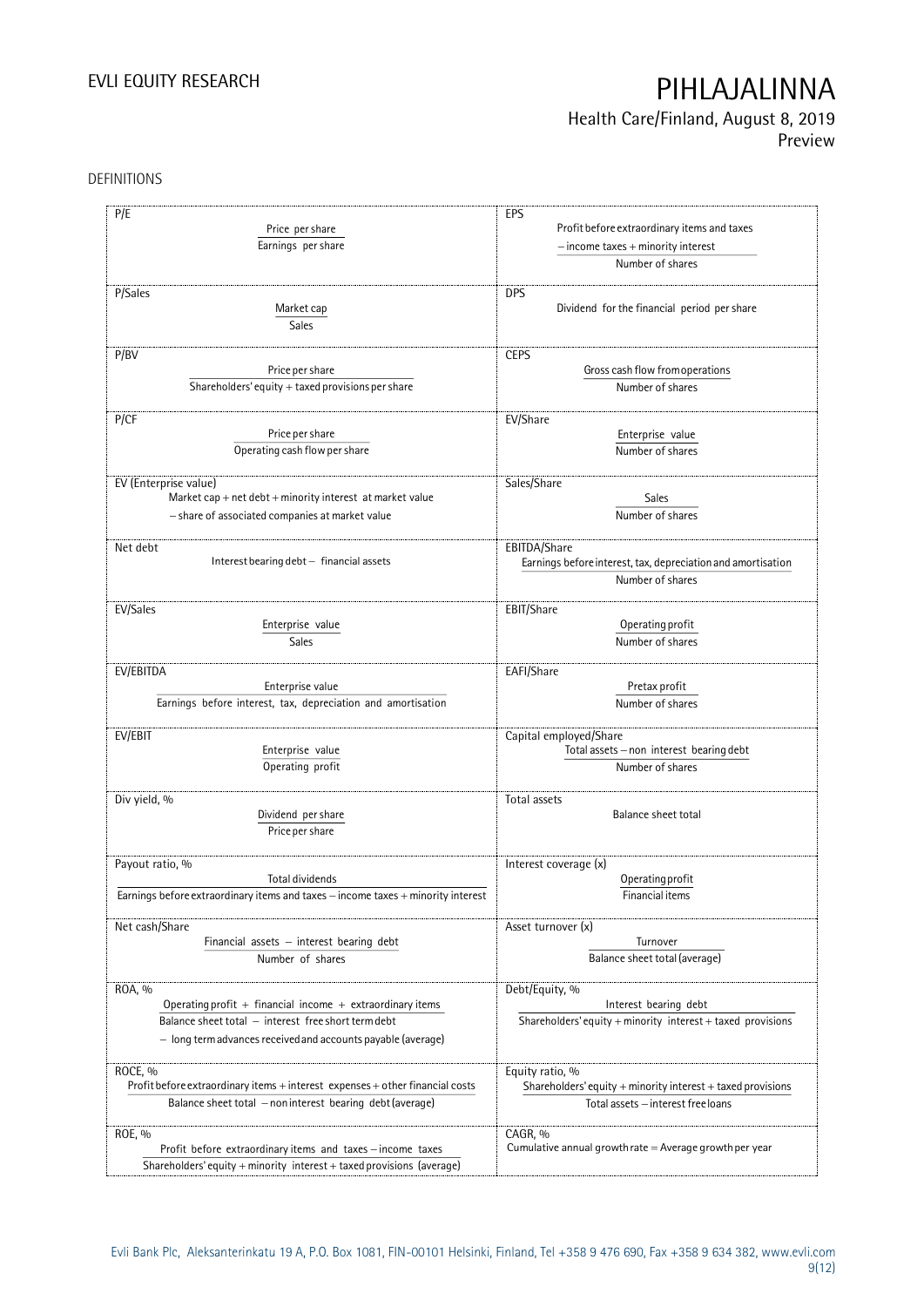## EVLI EQUITY RESEARCH **PIHLAJALINNA** Health Care/Finland, August 8, 2019

Preview

Important Disclosures

Evli Research Partners Plc ("ERP") uses 12-month target prices. Target prices are defined by utilizing analytical techniques based on financial theory including (but not limited to) discounted cash flow analysis and comparative valuation. The selection of valuation methods depends on different circumstances. Target prices may be altered on the basis of new information coming to light in the underlying company or changes in interest rates, changes in foreign exchange rates, other securities prices or market indices or outlook for the aforementioned factors or other factors that may change the conditions of financial markets. Recommendations and changes by analysts are available at <https://research.evli.com/JasperAllModels.action?authParam=key;461&authParam=x;G3rNagWrtf7K&authType=3> Investment recommendations are defined as follows: Target price compared to share price Recommendation<br>  $\leq -10\%$  $\langle 5, 10, 10 \rangle$  SELL<br> $\langle -10, 10, 10 \rangle$  SELL  $-10 - (+10) \%$  HOL<br>  $> 10 \%$  RIJY  $> 10 \frac{0}{0}$ ERP's investment recommendation of the analyzed company is updated at least 2 timer per year. 60% 53% 50% 39% 40% 30% 20% 8% 10%  $0%$ Sell Hold Buy

The graph above shows the distribution of ERP's recommendations of companies under coverage in 1st of February 2019. If recommendation is not given, it is not mentioned here.

## Name(s) of the analyst(s): Rissanen

This research report has been prepared by Evli Research Partners Plc ("ERP" or "Evli Research"). ERP is a subsidiary of Evli Bank Plc. Production of the investment recommendation has been concluded on [8.8.2019, 7:15]. This report has been published on [8.8.2019, 7:55].

None of the analysts contributing to this report, persons under their guardianship or corporations under their control have a position in the shares of the company or related securities.

The date and time for any price of financial instruments mentioned in the recommendation refer to the previous trading day's closing price(s) unless otherwise stated in the report.

Each analyst responsible for the content of this report assures that the expressed views accurately reflect the personal views of each analyst on the covered companies and securities. Each analyst assures that (s)he has not been, nor are or will be, receiving direct or indirect compensation related to the specific recommendations or views contained in this report.

Companies in the Evli Group, affiliates or staff of companies in the Evli Group, may perform services for, solicit business from, hold long or short positions in, or otherwise be interested in the investments (including derivatives) of any company mentioned in the publication or report.

Neither ERP nor any company within the Evli Group have managed or co-managed a public offering of the company's securities during the last 12 months prior to, received compensation for investment banking services from the company during the last 12 months prior to the publication of the research report.

ERP has signed an agreement with the issuer of the financial instruments mentioned in the recommendation, which includes production of research reports. This assignment has a limited economic and financial impact on ERP and/or Evli. Under the assignment ERP performs services including, but not limited to, arranging investor meetings or –events, investor relations communication advisory and production of research material.

ERP or another company within the Evli Group does not have an agreement with the company to perform market making or liquidity providing services. months prior to, received compensation for investment banking services from the company during the last 12 months prior to the publication of the.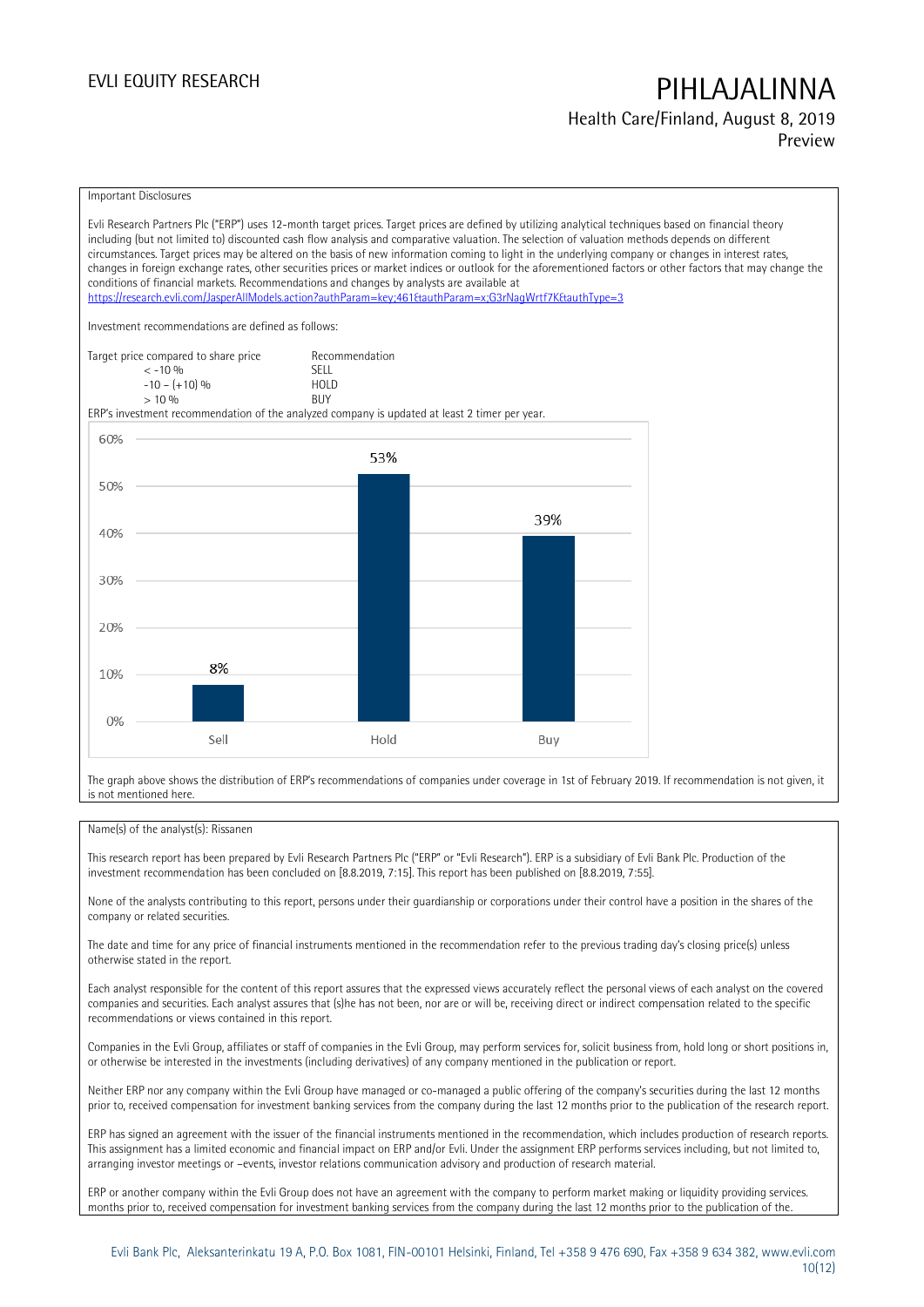## EVLI EQUITY RESEARCH **PIHLAJALINNA** Health Care/Finland, August 8, 2019

## Preview

For the prevention and avoidance of conflicts of interests with respect to this report, there is an information barrier (Chinese wall) between Investment Research and Corporate Finance units concerning unpublished investment banking services to the company. The remuneration of the analyst(s) is not tied directly or indirectly to investment banking transactions or other services performed by Evli Bank Plc or any company within Evli Group.

This report has not been disclosed to the company prior to its dissemination.

This report is provided and intended for informational purposes only and may not be used or considered under any circumstances as an offer to sell or buy any securities or as advice to trade any securities.

This report is based on sources ERP considers to be correct and reliable. The sources include information providers Reuters and Bloomberg, stock-exchange releases from the companies and other company news, Statistics Finland and articles in newspapers and magazines. However, ERP does not guarantee the materialization, correctness, accuracy or completeness of the information, opinions, estimates or forecasts expressed or implied in the report. In addition, circumstantial changes may have an influence on opinions and estimates presented in this report. The opinions and estimates presented are valid at the moment of their publication and they can be changed without a separate announcement. Neither ERP nor any company within the Evli Group are responsible for amending, correcting or updating any information, opinions or estimates contained in this report. Neither ERP nor any company within the Evli Group will compensate any direct or consequential loss caused by or derived from the use of the information represented in this publication.

All information published in this report is for the original recipient's private and internal use only. ERP reserves all rights to the report. No part of this publication may be reproduced or transmitted in any form or by any means, electronic, mechanical, photocopying, recording or otherwise, or stored in any retrieval system of any nature, without the written permission of ERP.

This report or its copy may not be published or distributed in Australia, Canada, Hong Kong, Japan, New Zealand, Singapore or South Africa. The publication or distribution of this report in certain other jurisdictions may also be restricted by law. Persons into whose possession this report comes are required to inform themselves about and to observe any such restrictions.

Evli Bank Plc is not registered as a broker-dealer with the U. S. Securities and Exchange Commission ("SEC"), and it and its analysts are not subject to SEC rules on securities analysts' certification as to the currency of their views reflected in the research report. Evli Bank is not a member of the Financial Industry Regulatory Authority ("FINRA"). It and its securities analysts are not subject to FINRA's rules on Communications with the Public and Research Analysts and Research Reports and the attendant requirements for fairness, balance and disclosure of potential conflicts of interest. This research report is only being offered in U.S. by Auerbach Grayson & Company, LLC (Auerbach Grayson) to Major U.S. Institutional Investors and is not available to, and should not be used by, any U.S. person or entity that is not a Major U.S. Institutional Investor. Auerbach Grayson is a broker-dealer registered with the U.S. Securities and Exchange Commission and is a member of the FINRA. U.S. entities seeking more information about any of the issuers or securities discussed in this report should contact Auerbach Grayson. The securities of non-U.S. issuers may not be registered with or subject to SEC reporting and other requirements.

ERP is not a supervised entity but its parent company Evli Bank Plc is supervised by the Finnish Financial Supervision Authority.